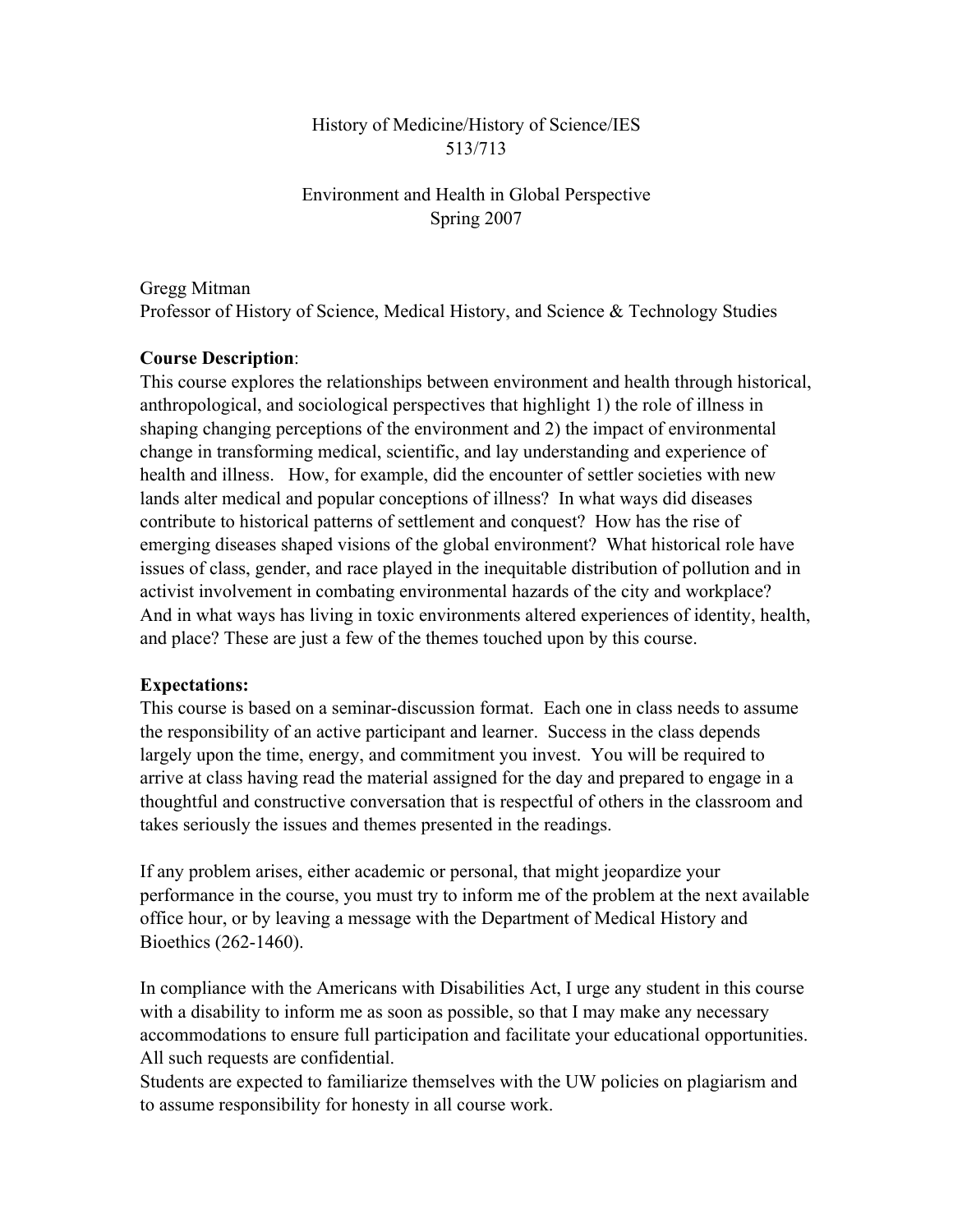#### Requirements:

| Undergraduates:           | Attendance/Class participation | 25%             |
|---------------------------|--------------------------------|-----------------|
|                           | Critical Response papers (2)   | 20%             |
|                           | <b>Film Review</b>             | 10%             |
|                           | Scorecard Assignment           | 10%             |
|                           | Take-Home Exams                | 35%             |
|                           | or                             |                 |
|                           | Research paper                 |                 |
|                           |                                |                 |
| <b>Graduate Students:</b> | Class/seminar participation    | 25 <sup>%</sup> |
|                           | Book reviews (3)               | 30%             |
|                           | Research Paper                 | 45%             |

#### Readings:

Gregg Mitman, Michelle Murphy, and Christopher Sellers, *Landscapes of Exposure: Knowledge and Illness in Modern Environments* (Chicago: University of Chicago Press, 2004).

Course Packet: A reading packet, in two volumes, is available for purchase in the Department of History of Science, 7143 Social Science Building. These readings are also on reserve in the College Library in Helen C. White Hall.

#### Writing Fellows:

We are fortunate to have two peer writing tutors, called Writing Fellows, working with us this semester. Writing Fellows are skilled undergraduate writers, who have been selected by the Undergraduate Writing Fellows Program and trained to offer constructive criticism in the drafting process. They work one-on-one with each student by reading drafts, offering detailed comments, and meeting individually with each student to discuss how drafts can be improved.

The Writing Fellows will work with you on two assignments: one critical response paper and the film review. In each case you will submit a draft of your paper to me on the assigned due date. I will then give them to the Fellow who will read and provide written comments. You will then meet with your Fellow to discuss the paper and strategies for the rewrite. These meetings are mandatory. You will then revise your paper and submit both the original draft and your revised version on the specified revision date. You should also include a cover sheet that briefly explains how you responded to your Writing Fellow's comments.

This is a wonderful opportunity. Having input from someone else before you submit your final draft will only improve the quality of your paper, and thus help your grade. While the Fellows have no special training in the content of the course, they are trained to help you develop a well-constructed and persuasive essay. We can all become better writers, and good writing means rewriting. Writing can also help clarify your own understanding of a particular idea or argument. So, make the most out of this experience.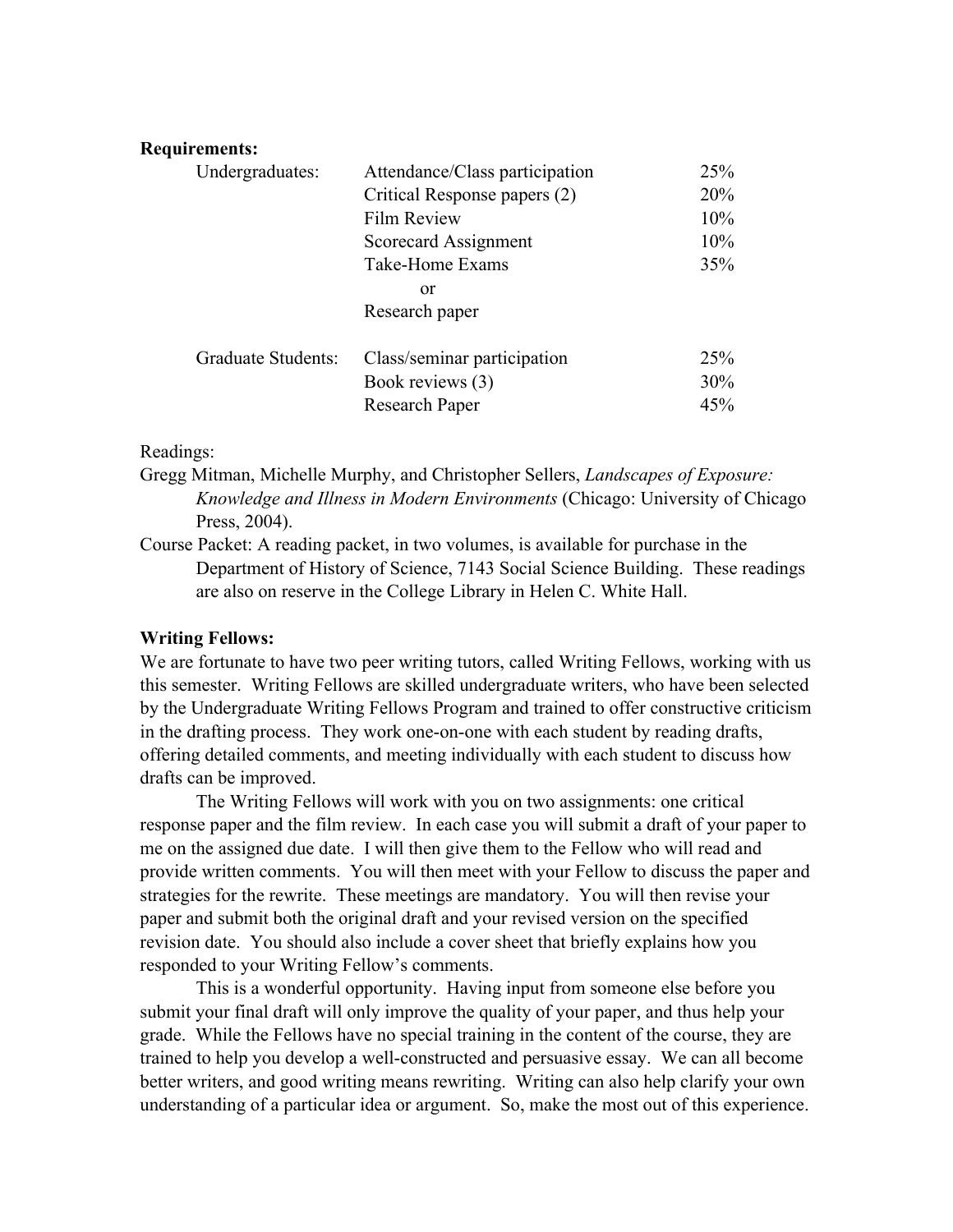It is a rare opportunity to get feedback from others who have such a sincere interest in improving our prose.

#### Class Schedule, Topics, and Readings

1/23 *Introduction*

1/25 *Issues & Approaches*

David B. Morris, "The White Noise of Health," in Illness and Culture in the Postmodern Age (Berkeley: University of California Press, 1998), pp. 78-106. CP.

Gregg Mitman, Michelle Murphy, and Christopher Sellers, "Introduction: A Cloud over History," Osiris 19 (2004): 1-20.

#### Airs, Waters, and Places

1/30 *The Legacy of Hippocrates*

G. E. R. Lloyd, ed., "Airs, Waters, and Places, ' in Hippocratic Writings (New York: Penguin Books, 1978), pp. 148-170. CP.

L. J. Jordanova, "Earth Science and Environmental Medicine: the Synthesis of the late Enlightenment," in Images of the Earth: Essays in the History of the Environmental Sciences, edited by L. J. Jordanova & Roy S. Porter, BSHS Monographs, 1 (1979): 120-146. CP.

## 2/1 *Acclimatization, Race, and Disease*

Mark Harrison, "`The Tender Frame of Man': Disease, Climate and Racial Difference in India and the West Indies, 1760-1860," Bulletin of the History of Medicine 70 (1996): 68-93. CP.

James Lind, An Essay on Diseases Incidental to Europeans in Hot Climates,  $6<sup>th</sup>$  ed. (London: J. and J. Richardson, 1808). Pp. 170-173. CP.

J. C. Nott, "Acclimation; or the Comparative Influence of Climate, Endemic, and Epidemic Diseases on the Races of Man," in Indigenous Races of the Earth (Philadelphia: J. P. Lippincott & Co., 1857), pp. 353- 368. CP.

#### 2/6 *Geographies of Health*

Conevery Bolton Valencius, "The Geography of Health and the Making of the American West: Arkansas and Missouri, 1800-1860," in Medical Geography in Historical Perspective, edited by Nicolaas Rupke (London: Wellcome Trust Centre for the History of Medicine at UCL, 2000), pp. 121-145. CP.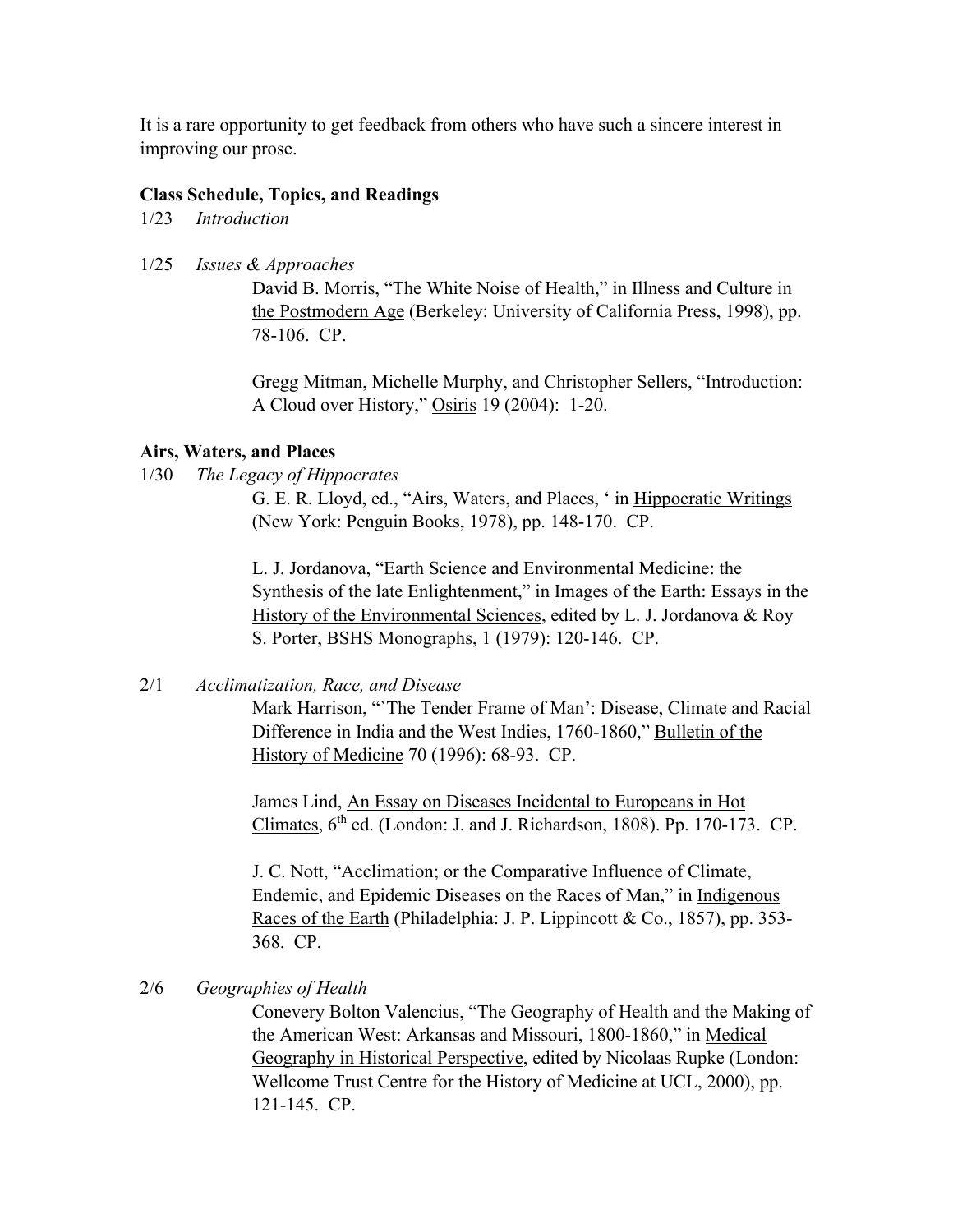Daniel Drake, A Systematic Treatise, Historical, Etiological, and Practical, on the Principal Diseases of the Interior Valley of North America, as They Appear in the Caucasion, Africa, Indian, and Esquimaux Varieties of Its Populations. (Cincinatti: Winthrop B. Smith & Co., 1850), pp. 1-4, 327- 332, 703-704, 709-727. CP.

## 2/8 *Traveling for Health*

Conevery Bolton Valencius, "Gender and the Economy of Health on the Santa Fe Trail," Osiris 19 (2004): 79-82.

Gregg Mitman, "Geographies of Hope: Mining the Frontiers of Health in Denver and Beyond, 1870-1965," Osiris 19 (2004): 93-111.

The Union Pacific Tourist Illustrated Sketches of the Principle Health and Pleasure Resorts of the Great West and Northwest … (Union Pacific Railway, 1886), pp. 7-10, 56-61, 69-71. CP.

## Ecology and Infection

2/13 *Epidemiology, Ecology, and Colonialism*

Michael Worboys, "Germs, Malaria, and the Invention of Mansonian Tropical Medicine: From `Disease in the Tropics' to `Tropical Diseases,'" in Warm Climates and Western Medicine: The Emergence of Tropical Medicine, 1500-1900, edited by David Arnold (Amsterdam: Rodopi, 1996), pp. 181-207. CP.

Helen Tilley, "Ecologies of Complexity: Tropical Environments, African Trypanosomiasis, and the Science of Disease Control in British Colonial Africa, 1900-1940," Osiris 19 (2004): 21-38.

Richard P. Strong, "The Importance of Ecology in Relation to Disease," Science 82 (1935): 308-317. CP.

#### CRITICAL RESPONSE PAPER 1 DUE IN CLASS, FEBRUARY 13

2/15 *Controlling Insects, Engineering Environments*

Stephen Frenkel, "Geography, Empire, and Environmental Determinism," Geographical Review 82 (1992): 143-153. CP.

William C. Gorgas, Sanitation in Panama (New York: D. Appleton & Co., 1915), pp. 148-152, 182-196, 279-292. CP.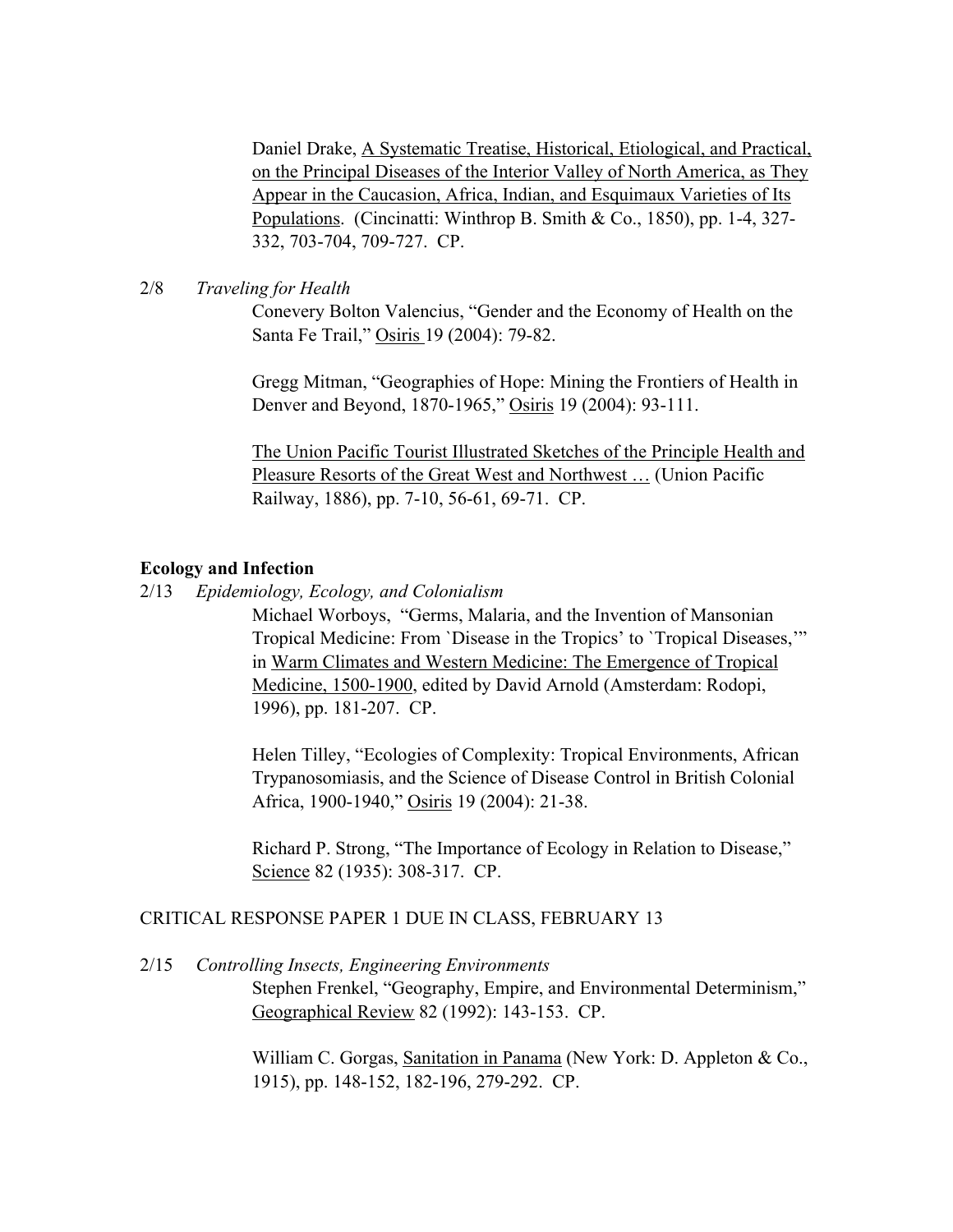Letter from Enrique Plummer in Lancelot S. Lewis, The West Indian in Panama: Black Labor in Panama, 1850-1914 (Washington, D.C.: University Press of America, 1980), pp. 247-251. CP.

#### 2/20 *Disease Ecology and Agents of Change*

Warwick Anderson, "Natural Histories of Infectious Disease: Ecological Vision in Twentieth-Century Biomedical Science," Osiris 19 (2004): 39- 61.

Sir Frank MacFarlane Bunet, Natural History of Infectious Disease (Cambridge: Cambridge University Press, 1953), pp. 1-25, 338-351. CP.

Jared Diamond, Guns, Germs, and Steel: The Fate of Human Societies (New York: W. W. Norton, 1997), pp. 195-214. CP.

William Cronon, Changes in the Land: Indian Colonists and the Ecology of New England (New York: Hill & Wang, 1983), pp. 82-107. CP.

- 2/22 Meeting with Micaela Sullivan Fowler, Rare Books and Special Collections, Ebling Library.
- 2/27 *The Global Threat of Emerging Diseases* Nicholas B. King, "`Disease Knows No Borders': The Scale Politics of Emerging Diseases," Osiris 19 (2004): 62-78.

Laurie Garrett, "The Return of Infectious Disease," Foreign Affairs (1996): 66-79.

Richard Preston, "Crisis in the Hot Zone," New Yorker (October 26, 1992), pp. 58-81.

Mike Davis, The Monster at Our Door (New York: The New Press, 2005): 69-95, 186-189.

#### DRAFT OF CRITICAL RESPONSE PAPER 2 DUE IN CLASS, FEBRUARY 27

#### The Industrial Landscape

3/1 *Inefficiency, Waste, and the Bacteriological Revolution* Martin V. Melosi, The Sanitary City: Urban Infrastructure in America from Colonial Times to the Present (Baltimore: Johns Hopkins University Press, 2000), pp. 103-116. CP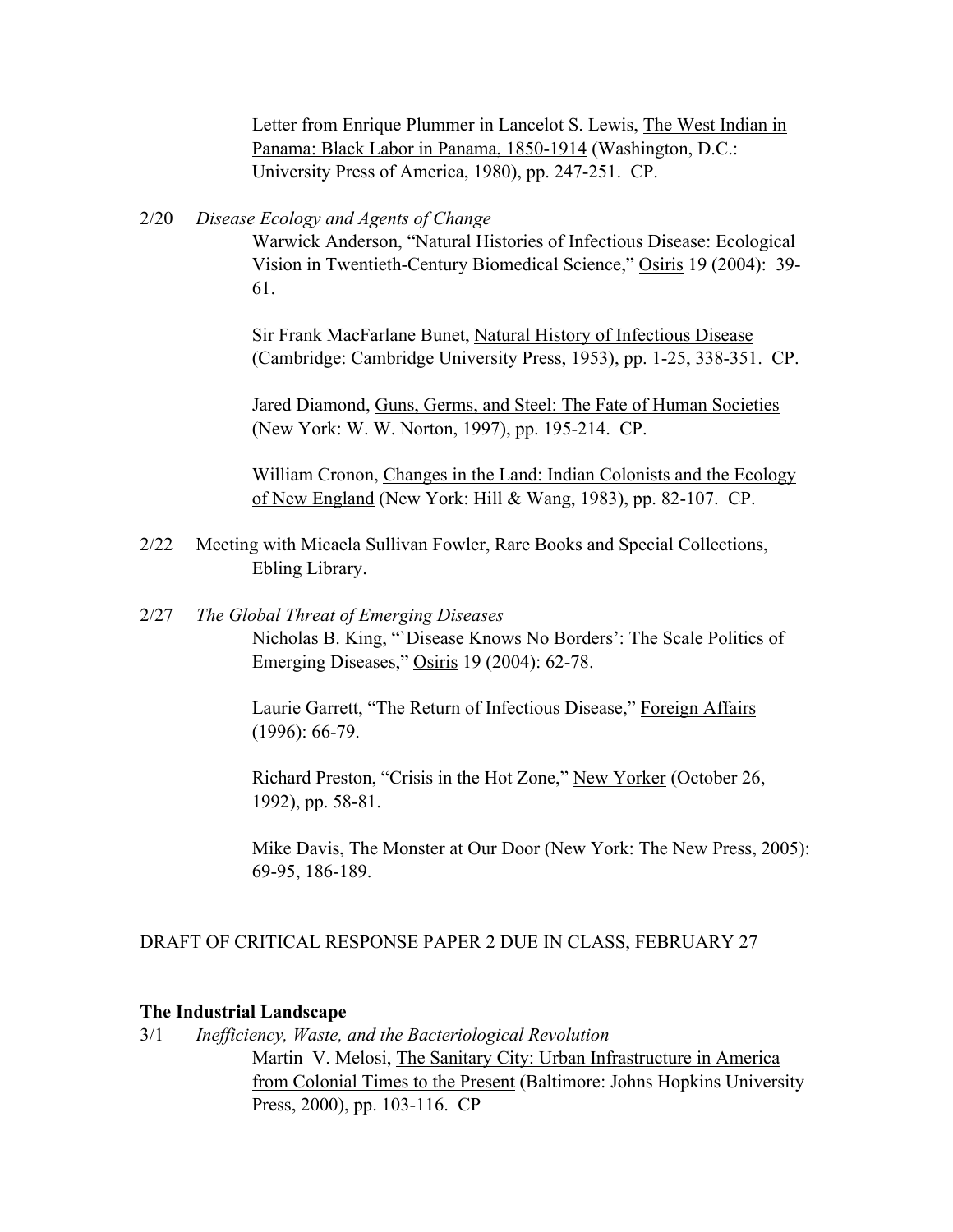Nancy Tomes, "The Private Side of Public Health: Sanitary Science, Domestic Hygiene, and the Germ Theory, 1870-1900," Bulletin of the History of Medicine 64 (1990): 509-539. CP.

Jane Adams, Twenty Years at Hull-House with Autobiographical Notes (New York: MacMillan Co., 1945), pp. 281-299. CP.

## PROPOSAL FOR RESEARCH PAPER DUE IN CLASS, MARCH 8

3/8 *The Nuisance of Smoke*

Harold Platt, "Invisible Gases: Smoke, Gender, and the Redefinition of Environmental Policy in Chicago, 1900-1920," Planning Perspectives 10 (1995): 67-97. CP.

Charles A. Reed, "The Smoke Question Viewed From a National Standpoint," American Medicine (20 April 1905): 703-705. CP.

"War on I.C. Smoke Planned by Women," Chicago Record-Herald, 19 September 1908, p. 3. CP.

C. H. Bromley, "A Smoke Bureau," New York Times, 13 August 1913. CP.

## 3/13 *Harlan County, USA*

#### 3/15 *Workplaces of Death*

David Rosner and Gerald Markowitz, "The Early Movement for Occupational Safety and Health, 1900-1917," in Sickness and Health in America: Readings in the History of Medicine and Public Health, 3<sup>rd</sup> ed., edited by Judith W. Leavitt and Ronald L. Numbers (Madison: University of Wisconsin Press, 1997), pp. 467-482. CP.

Christopher Sellers, "Factory as Environment: Industrial Hygiene, Professional Collaboration and the Modern Sciences of Pollution," Environmental History 18 (1994): 55-83. CP.

Alice Hamilton, Exploring the Dangerous Trades (Boston: Little, Brown & Co., 1943), pp. 114-119, 125-137. CP.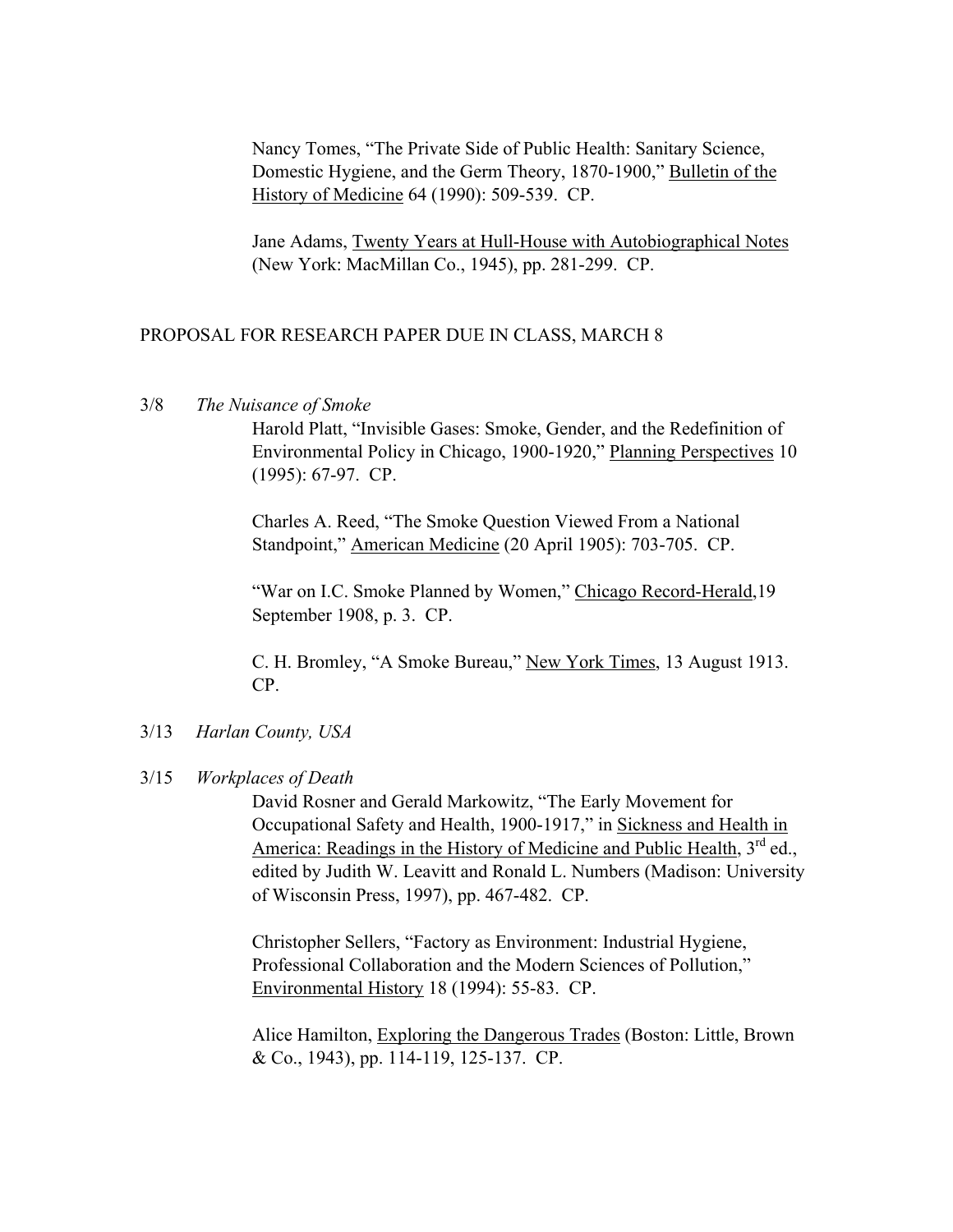## FINAL DRAFT OF CRITICAL RESPONSE PAPER 2 DUE IN CLASS, MARCH 20

#### 3/20 *Black Lung*

Daniel M. Fox and Judith F. Stone, "Black Lung: Miners' Militancy and Medical Uncertainty, 1968-1972," Bulletin of the History of Medicine 54 (1980): 43-63. CP.

Barbara Ellen Smith, Digging Our Own Graves: Coal Miners and the Struggle over Black Lung Disease (Philadelphia: Temple University Press, 1987), pp. 205-218. CP.

United States Congress. House. Committee on Education and Labor. Subcommittee on Labor Standards. Field Hearings on Black Lung: Hearings before the Subcommittee on Labor Standards of the Committee on Education and Labor, House of Representatives, One Hundred First Congress, second session : hearings held ... March 30 ... April 20 ... June 25 ... August 27, 1990. (Washington: GPO, 1990), pp. 17-18, 260-265. CP.

#### 3/22 *Biological Citizenship*

Ronnie Johnston and Arthur McIvor, "Oral History, Subjectivity, and Environmental Reality: Occupational Health Histories in 20<sup>th</sup> Century Scotland," Osiris 19 (2004): 234-249.

Adriana Petryna, "Biological Citizenship: An Anthropology of Chernobyl-Exposed Populations," Osiris 19 (2004): 250-265.

#### Toxic Subjects

3/27 *An Airborn Toxic Event*

Lynne Page Snyder, `The Death-Dealing Smog Over Donora, Pennsylvania': Industrial Air Pollution, Public Health Policy, and the Politics of Expertise, 1948-1949," Environmental History Review 18 (1994): 117-139. CP.

Devra Davis. When Smoke Ran Like Water: Tales of Environmental Deception and the Battle Against Pollution (New York: Basic Books 2002), pp. 5-30, 55-88. CP.

3/29 *Nuclear Landscapes-I*

Scott Kirsch, "Harold Knapp and the Geography of Normal Controversy: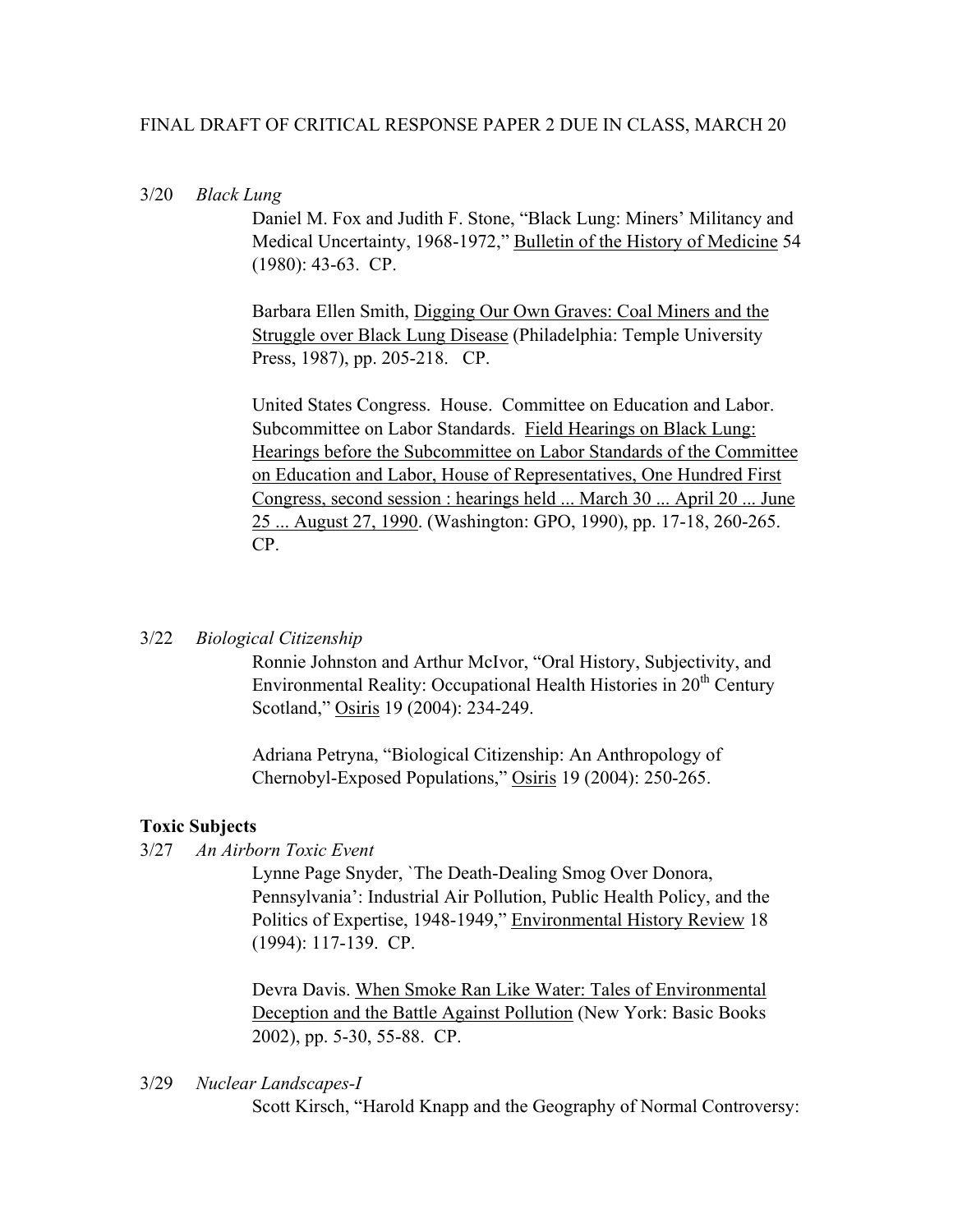Radioiodine in the Historical Environment," Osiris 19 (2004): 167-181.

Catherine Caufield, Multiple Exposures: Chronicles of the Radiation Age (New York: Harper & Row, 1989), pp. 101-122. CP.

William K. Wyant, "50,000 Baby Teeth," The Nation, 13 June 1959, pp. 535-537. CP.

Terry Tempest Williams, "The Clan of One-Breasted Women," in Learning to Glow: A Nuclear Reader, edited by John Bradley (Tucson: University of Arizona Press, 2000), pp. 133-140. CP.

## TAKE-HOME EXAM DUE IN CLASS, MARCH 29

## SPRING BREAK

4/10 *Nuclear Landscapes-II* Guest Speaker: Omie Baldwin

> Valerie Kuletz, "Tragedy at the Center of the Universe," in Learning to Glow: A Nuclear Reader, edited by John Bradley (Tucson: University of Arizona Press, 2000), pp. 141-157. CP.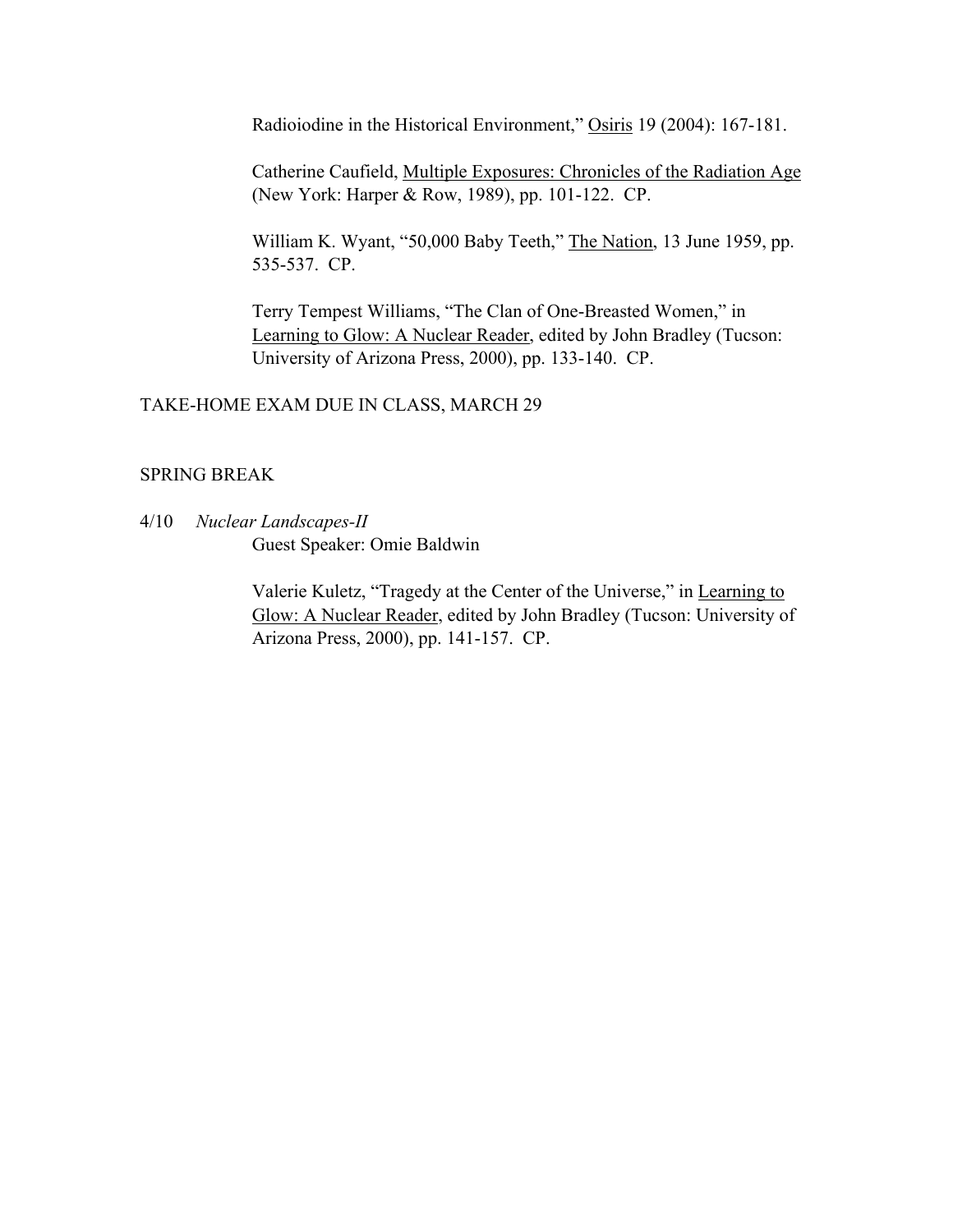4/12 *The Suburbs of Silent Spring*

Christopher Sellers, "Body, Place, and the State: The Makings of an `Environmentalist' Imaginary in the Post-World War II U.S.," Radical History Review 74 (1999): 31-64. CP.

Rachel Carson, Silent Spring (New York: Houghton Mifflin, 1962), pp. 1- 37,172-197, 219-243, 296-297. CP.

## FIRST DRAFT OF FILM REVIEW DUE IN CLASS, APRIL 12

- 4/17 NO CLASS
- 4/19 *Farmworkers and Pesticides*

Linda Nash, "The Fruits of Ill-Health: Pesticides and Worker's Bodies in Post-World War II California, " Osiris 19 (2004): 203-219.

Cesar Chavez, "Farm Workers at Risk," in Toxic Struggles: The Theory and Practice of Environmental Justice, edited by Richard Hofrichter (Philadelphia: New Society Publishers, 1993), pp. 164-170. CP.

## FIRST DRAFT OF RESEARCH PAPER DUE IN CLASS, APRIL 19

4/24 *The Anti-Toxics Campaign*

Celene Krauss, "Challenging Power: Toxic Waste Protests and the Politicization of White, Working-Class Women," in Community Activism and Feminist Politics: Organizing Across Race, Class and Gender, edited by Nancy A. Naples (New York: Routledge, 1998), pp. 129-150. CP.

Phil Brown and Edwin Mikkelsen, No Safe Place: Toxic Waste, Leukemia, and Community Action (Berkeley: University of California Press, 1990), pp. 125-163. CP.

- 4/26 *Blue Vinyl*
- 5/1 *Bhopal and the Right-to Know* Kim Fortun, "Databasing Dis-ease: From Bhopal to the Informating of Environmental Health," Osiris 19 (2004): 283-296.

## SCORECARD ASSIGNMENT DUE IN CLASS, MAY 1

5/3 *The Environmental Justice Movement* Michelle Murphy, "White Noise, Race, and the Privilege of Imperception in the U.S. Environmental Protection Agency," Osiris 19 (2004): 266- 282.